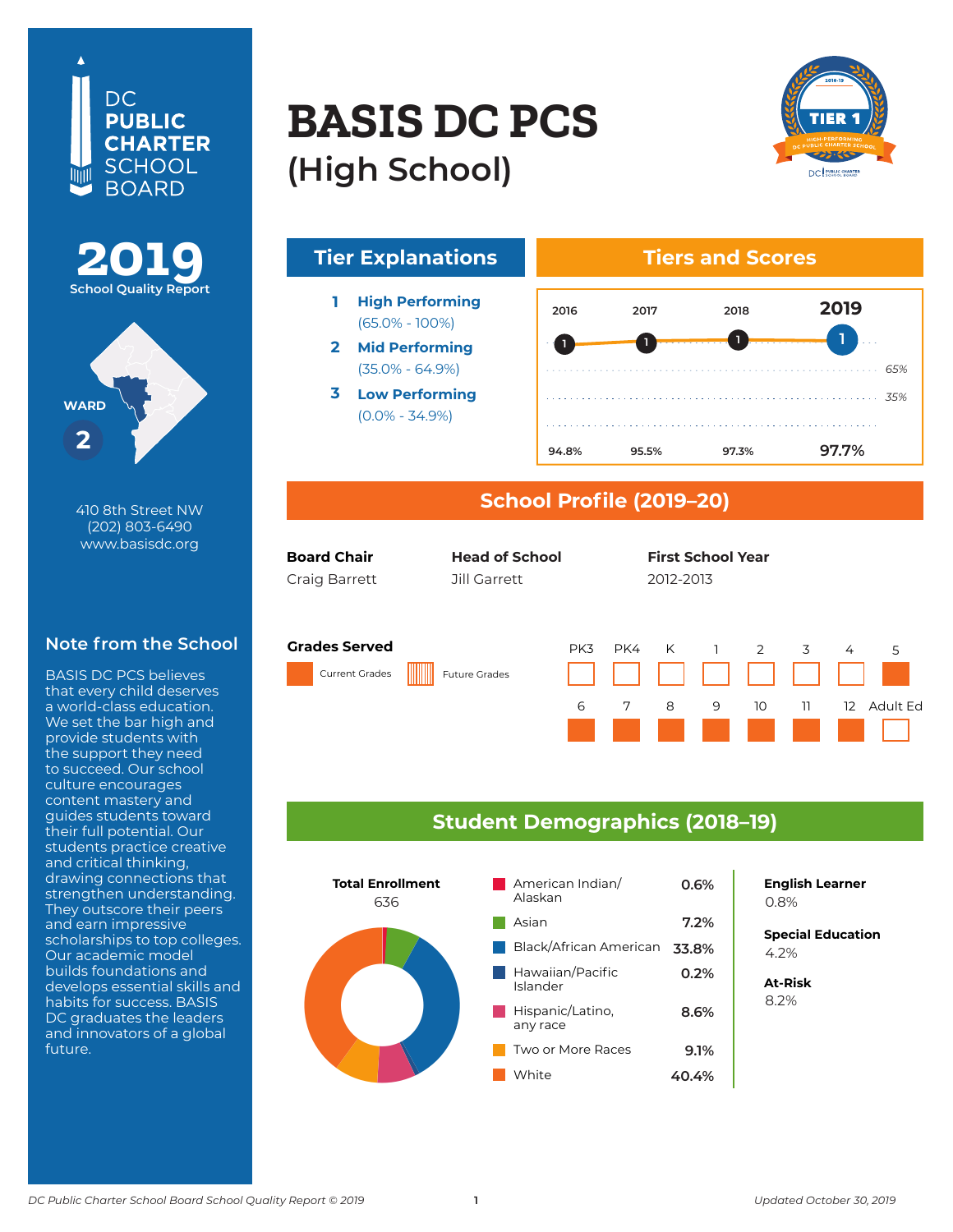# **BASIS DC PCS (High School) BASIS DC PCS (High School)**

**2019 School Quality Report**